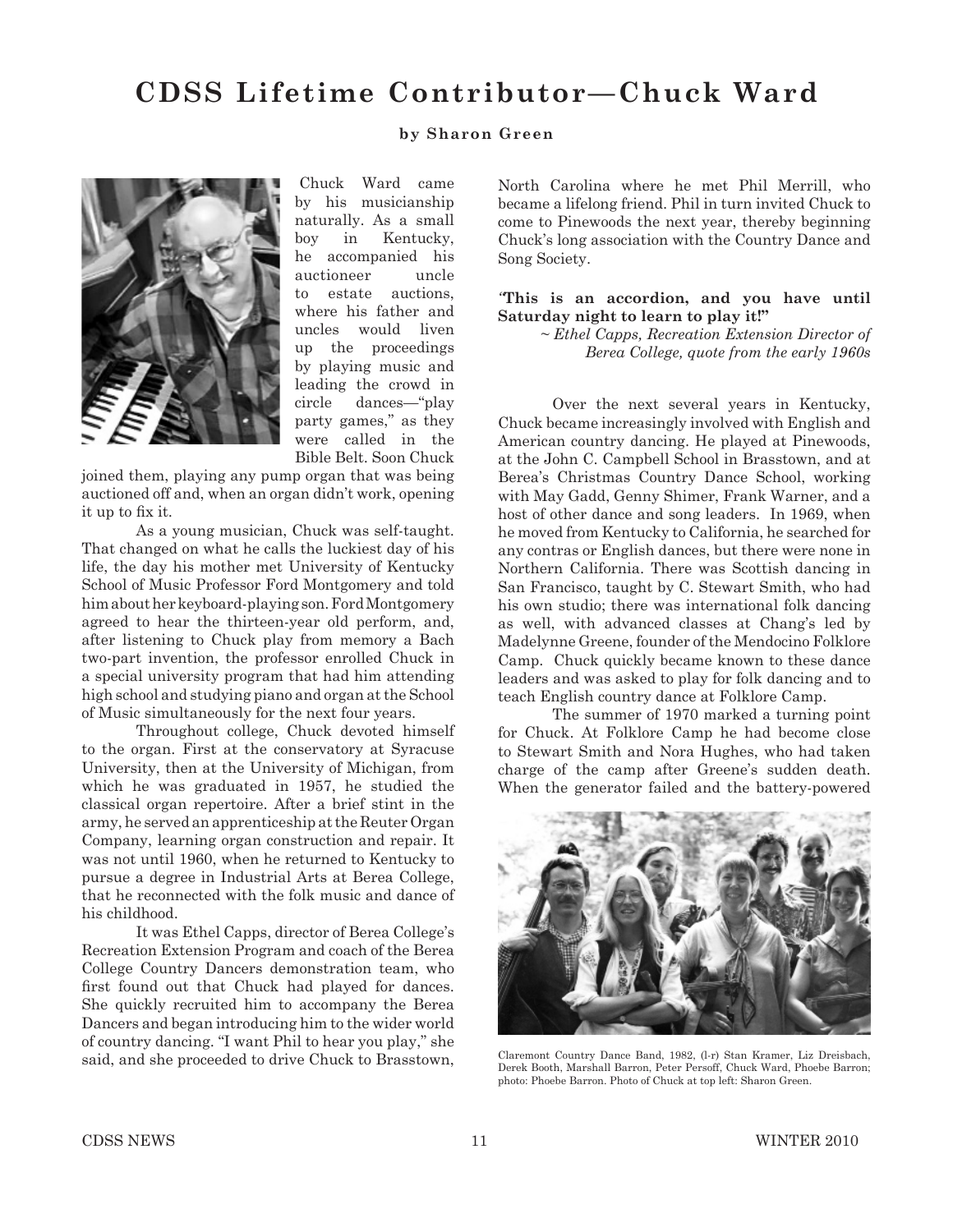phonograph eventually gave out, Chuck played Scottish and Irish tunes on the accordion and wound up teaching Fandango and Goddesses to an enthusiastic crowd. It became clear to him that, if English country dancing was to take root in Northern California, he had to do more than just make music: he had to teach, and he had to organize.

In October 1970, the English Country Dance Society of San Francisco held its first event, a dance at Stewart Smith's studio, which Chuck obtained rent free in exchange for playing for Smith's Scottish dance classes. Tom Kruskal taught; Chuck played; Nora Hughes managed the dance. The next year Chuck became organist at Trinity Methodist Church in San Francisco, and shortly thereafter convinced the church to rent space to the fledgling dance. Later, while installing an organ at St. Clement's Episcopal Church in Berkeley, Chuck discovered that the rector, the Reverend Gordon Griffiths, had been a morris dancer during his Oxford days. Griffiths had a fondness for English dancing, and it was not long before the San Francisco ECD found a new home in Berkeley, where, thanks to St. Clement's closeness to the university and to the arrival on the scene of a lively young caller named Brad Foster, the dance flourished, attracting a young, vigorous crowd.

#### "Mister Ward, your reels are fine, your **strathspeys are exemplary, but your jigs need work."**

*~ Miss Jean Milligan, cofounder of the Scottish CDS quote from the early 1970s*

Throughout the 1970s, Chuck played for international folk dances, Scottish dances, contras, and his regular English dance. At the English dance he was joined by a growing number of local musicians, among them Lea Brilmayer, Peter Persoff, Derek

Booth, Liz Dreisbach, Stan and Susan Kramer, and, in the early '80s, Phoebe Barron, daughter of Marshall Barron, Chuck's great friend. During these years Chuck and his band The Claremont Country Dance Band, joined by Marshall, recorded their classic albums "Popular English Country Dances of the 17th and 18th Centuries" and "Juice of Barley—Simple English Country Dances," produced by CDSS.

The 1980s saw major changes in Northern



Top: Chuck with Gene Murrow, English Week at Pinewoods, 1994; photo: David Green. Below (l-r): Marshall Barron, Chuck, Eric Leber, recording session at Bay Records, 1980; photo: Mike Cogan.

California's country dance scene. Chuck and Nora Hughes' ECDS of San Francisco was the forerunner of a new organization, the Bay Area Country Dance Society, a union of the contra and English dances then existing in the greater Bay Area. The Berkeley dance continued as part of the umbrella organization. Starting in 1980 with the first Mendocino Dance Week, BACDS ran annual weeklong dance camps at which Chuck often played a major role as musician, band leader, and teacher.

## **"How would you like to play for a contra weekend with Cathy Whitesides—in Alaska?"**

*~ Brad Foster, then a Bay Area caller, quote from the late 1970s or early 1980s*

In the '80s and '90s, Chuck traveled up and down the West Coast, playing his music and teaching others to make music as well. Invited by Ken



McFarland, he returned to Alaska, playing for dances in Anchorage, Fairbanks, and in Southeast Alaska. On occasional trips to the East Coast, he taught and played at Pinewoods, enjoying reunions with his many dance friends. In 1996, together with Lydee Scudder and Mark Carroll, Chuck cofounded the Sebastopol English country dance, and in 2002 he was chosen to play at the North Bay CDS's first major English country dance event, the Mad Robin Ball.

Two thousand six was a gala year for Chuck. Combining his two great loves, the organ and English country dance, he produced a solo CD "The Vital Organ: English Country Dances of the 17th & 18th Centuries." Among the tunes on that CD was Daphne, the tune for the dance Hit and Miss, the first English country dance Chuck ever danced. Chuck also played at Mendocino English Week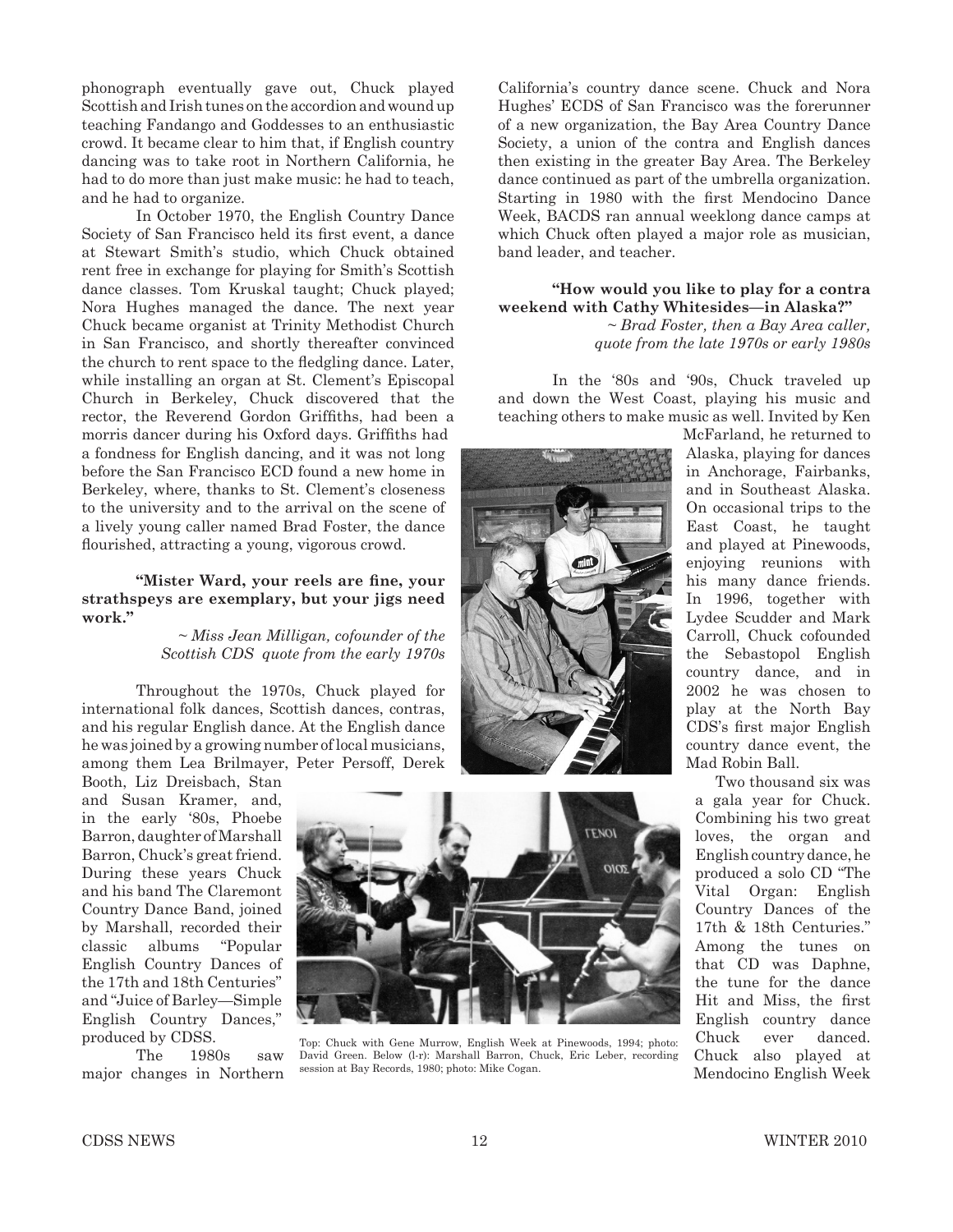that year. On the last night of camp at the English Week Banquet he learned that, in celebration of the release of his CD and of his retirement that year as organist at Church of the Incarnation, BACDS had launched a campaign to create an outreach fund for the training of musicians.

 Today the Chuck Ward Fund is administered by the Country Dance and Song Society. As part of CDSS's New Leaders, Good Leaders initiative, it helps to support music workshops and other training programs for both experienced and novice country dance musicians. Just as Chuck has reached out to his fellow musicians throughout his career, the Chuck Ward Fund is a way for the dance community to reach out to musicians on all levels. The fund has given much to musicians. But it can never match Chuck's great gifts to his musician friends:

#### **"His great sense of humor and wonderful snicker. (His ability to keep) the band amused**

**with sotto voce comments about the callers, dancers, the music, or anything else that tickled or disturbed him at the time."**

*~ Gene Murrow*

AUTHOR'S NOTE: Thanks to the following friends of Chuck Ward who generously shared their photographs and stories of Chuck (posted on CDSS's website; see below) for this article: Marshall Barron, Helene Cornelius, David Green, Wayne Hankin, Nikki Herbst, Stan and Susan Kramer, Tom Kruskal, David Means, Gene Murrow, Fred Perner, Michael Siemon, Erin Vang. *~ S.G.*

#### **A Tribute**

Chuck Ward was the person who suggested to me, years ago, that "part-books" would be a real service to the dance musician. By now there are several books, and they do enable many people to join the band and experience playing for dancing.

But if I am in California, or if Chuck is at Pinewoods, I prefer to see only the tune with no arrangement on the piano rack, for then I know that I will hear brilliant, subtle, outrageous, transcendent wonderments from the keyboard, distilled from the folk songs of Kentucky, the organ repertoire of Baroque Germany, choral music through the centuries, long friendship with Phil Merrill, great hands, and an immensely creative mind.

One of Chuck's great talents is to transform printed notes into cascades of infectious vitality and great beauty. The feet of the dancers become more and more silent, as they are lifted from the floor by the music, and the faces of the dancers glow with pleasure as

> they dance the figures, encounter friends, and feel the excitement generated by the music. But the musicians are transported beyond themselves, having these great tunes flow through them to the dance floor, meanwhile having heightened awareness of the support, the sophistication, the genius of that master musician, Charles Ward**.**

*~ Marshall Barron, "Dedication" to The Splendid Shilling: English Country Dances Arranged by Marshall Barron, © 1996.*



Chuck and Mary Lea discussing a point, Mendocino, 2006; photo: David Green.

**The presentation of CDSS's Lifetime Contribution Award to Chuck Ward will take place on the afternoon of March 28, 2010, at St. Clement's Church in Berkeley, where Chuck and Brad Foster presided over many dances in the 1970s. For lots of great stories about Chuck, see our website when this article is posted in January, www.cdss. org/current-issue.html. To hear him, CDSS carries both CDS 7 and CDS 9 (cassettes only at this time) and "The Vital Organ" (CD) in our store, www.cdss.org /store-home.html. To donate to the Chuck Ward Musicians Training Fund, please go to our website and click on Donate to CDSS.** 

*Formerly active in New York where she cofounded Country Dance New York's True Brit weekend, Sharon Green now calls and organizes dances in the San Francisco Bay Area, and books Chuck Ward whenever she can.*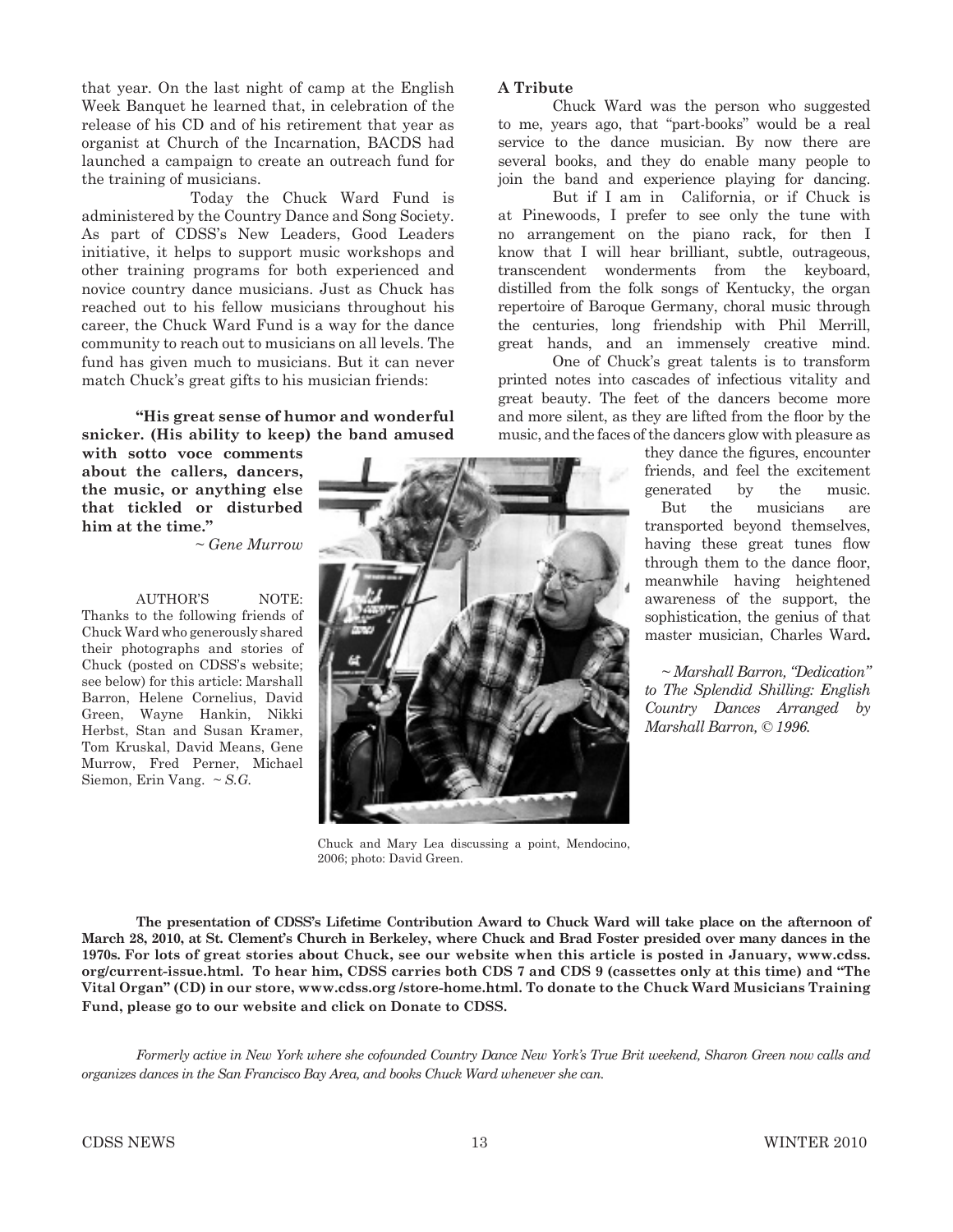# **Stanley Kramer, Sunnyvale CA**

When an artist has mastered several styles, as Chuck has, you just have to stand there in wonderment. I'm thinking specifically of how Chuck plays certain English country dance melodies in that smoky cocktail lounge style. The mastery of that musical style came to him early on, for he played the electric organ in lounges in several southern states years before he was old enough to drink (legally). In his mastery of baroque ornamentation, he has no peers.

Chuck is an organist and organ builder. He was organist at Calvary Presbyterian Church in San Francisco for twenty years, and at Church of the Incarnation in Santa Rosa for over a dozen years more. On moving to San Francisco in 1969, he took a job with the firm Swain and Kates, building and refurbishing pipe organs throughout Northern California; today, he and a partner own the firm.

For forty years Chuck has rented a walk-up apartment on Russian Hill in San Francisco. He enjoys the confidence of the landlord who authorized Chuck's making some serious modifications to the architecture, to wit, ripping out the Murphy bed and filling the resulting "hole in the wall" with a pipe organ, which he fashioned. (The longest pipe is four inches. Lower notes are played on reeds.)

 $in$ **\***stru **\*** *ment* n. 1. A mechanical device or *contrivance; a tool; an implement. 2. A contrivance for producing musical sounds. 3. A thing with or by which something is effected; a means; an agency.* 

You just have to allow that my friend Chuck Ward is instrumental in the broadest sense of the word. He builds fine musical instruments. He is the most accomplished instrumentalist. But beyond that he is the "can do" kid. Through his vision, his ability, his resourcefulness, his dedication, he makes the good things happen.

# **Erin Vang, Oakland CA**

I knew Chuck Ward first as a classical musician and only much later as a folk musician- and that's actually his fault.

For as long as I can remember, I've been running into Chuck at church gigs, where he distinguished himself with tasteful registrations and tactful leadership from the sidelines. About ten years ago I spent a fabulous day at his Occidental spread playing chamber music in all kinds of ensembles with Chuck and his friends. It was great fun, both musically and socially, and ever since that day I've made a point of wandering over to the organ to catch up with Chuck. That night over potluck, Chuck told me about his folk music habit, but I'd never heard of English country dance before, so it all flew over my head.

A few years later, though, that conversation came back to haunt me. I'd just arrived at a Berkeley Beginning ECD evening, because my new girlfriend at the time was trying to get me interested in dancing and there was my organist friend Chuck Ward at the piano! Not that I heard what he was playing, baffled as I was by the activities on the floor! I got through a few dances before my addled brain and five left feet gave out, and then I wandered over to the piano to say hi to Chuck. He introduced me to the fiddler du soir, David Strong, and said it was too bad I didn't have my horn along.

I actually did have my horn along--I'd driven back from a gig with the San Jose Symphony just in time for the dance. He insisted that I sit in- which I did, delighted to have an excuse to stay away from the scary dance floor. Although I'd never seen a Barnes book in my life, it wasn't that different from reading jazz charts or fake books of standards, so I had a great time goofing off with Chuck and David. I think quite a few people at the dance that night were justifiably horrified by the incursion of a brass instrument into their tranquil society, but Chuck loved it--and that was good enough for Jocelyn Reynolds, who promptly added me to the Mendocino English week staff for the summer.

Although I knew the basics of jamming in a small combo, I didn't know all the unwritten rules of ECD band etiquette. Chuck found subtle ways to clue me in, though, and generously poured both wisdom and red wine down my throat just about every night at camp. He answered all my questions, soothed all my little ego's ruffled feathers, and flattered me into thinking that most of what I was learning from him was my idea in the first place. I also was wrestling with a few personal dilemmas that week, and Chuck poured yet more wisdom and red wine into me. He made it feel like two old friends gossiping and giggling in front of a crackling fire, but I always left his cabin with my problems squared away and my mood light. He'd just had a major medical crisis and could barely walk that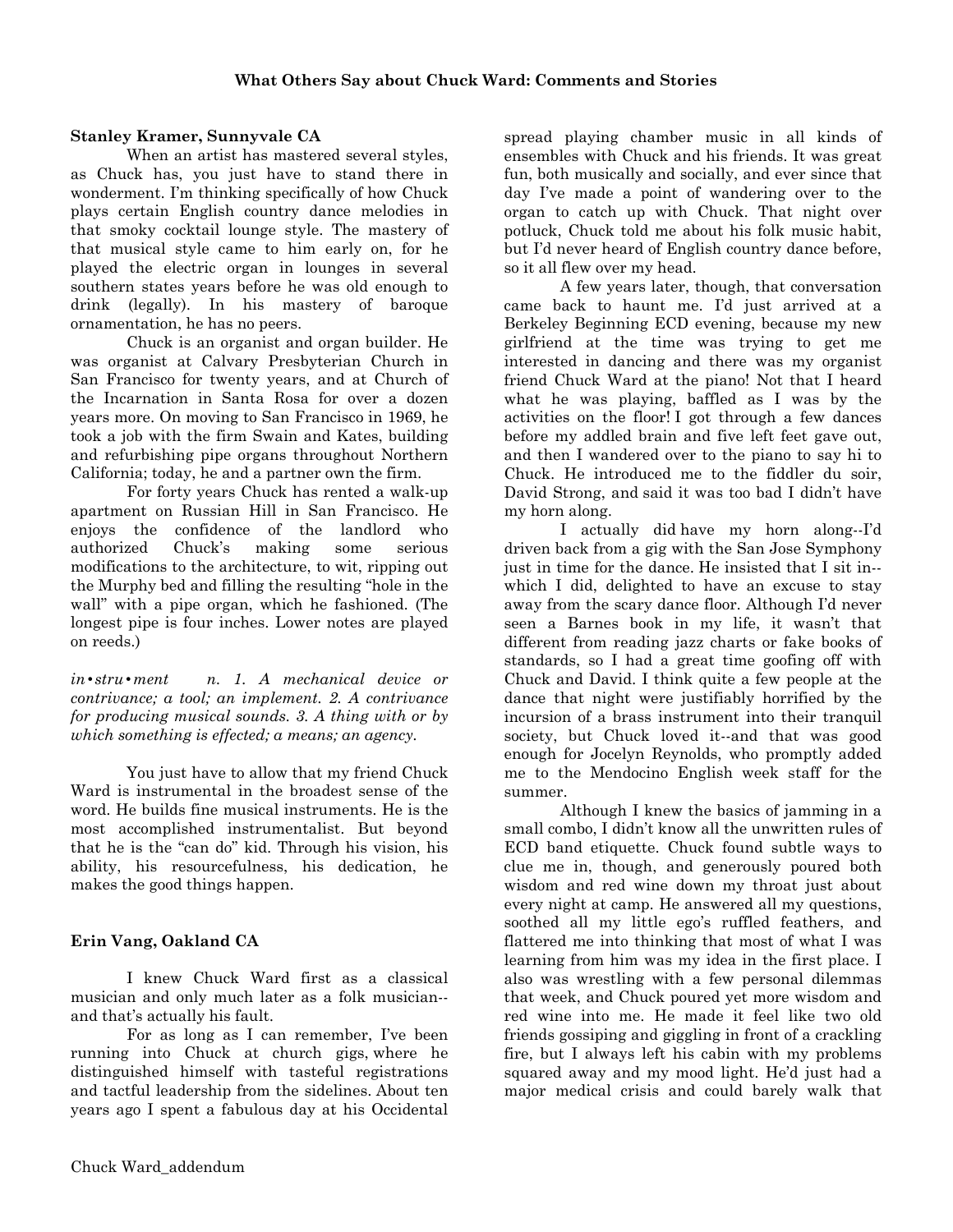summer, but that didn't stop him from entertaining and taking care of everybody else all week.

I had the great privilege of reading half a dozen horn-piano pieces with Chuck before dinner that week. I'd donated a serenade to the auction, which Brooke Friendly bought and decided to share with everybody at camp. It's always a treat when you get to read with such a great musician, and Chuck's sense of humor made it even more fun. I'll never forget when we turned the page to find Bach's "Air in G," and Chuck decided to use the cheesy harpsichord patch on the "appliance" (as he called it) that took the place of a piano in the dining hall. I was trying to compose myself for the horn's quiet, sustained entrance when Chuck started giggling about how horrible the fake harpsichord sounded and announced to everyone, "I'm going straight to hell for this!" The horn isn't supposed to sound percussive for the first several bars, but I couldn't help it. Later he made use of the cheesy harp patch for a Romantic-era ditty, and again we all had to giggle about our future voyage to hell.

Chuck has a special gift for knowing exactly the right tempo for a tune--the tempo at which the music breathes and the dance flows. Some musicians get the tempo right for the dancers, others get the tempo right for the music; Chuck gets it right for both. Even for a squirrelly tune like "Fandango," Chuck nails it every time. Part of his knack, of course, comes from knowing the dances and remembering how fast his feet would be going if he weren't sitting at the keyboard. But it's also a musical instinct--a recognition of the speed at which a tune makes musical sense and where it lies under the fingers--that he has honed throughout his lifelong multi-threaded career as both a classicallytrained church organist (who's sold "Mister Isaac's Maggot" as recessional march to many a bride) and as an unabashed folk musician.

If Chuck's going to be there, going straight to hell doesn't sound like such a bad idea.

# **Wayne Hankin, Newport VT**

This October I was invited to play for BACDS's Fall Frolick. Playing on the west coast is a chance to work with new and familiar musicians. Among the musicians new to me, easily the most colorful was Chuck Ward. On first appearance Chuck strikes one as one of those sweet old grandfatherly types. That impression didn't last.

Although I knew next to nothing about Chuck, the moment he played, the first thing that came into my head was the name "Philip Merrill" and a style of piano playing I'd not heard in over twenty years, since a time when I was down in

Brasstown, North Carolina. There in the '80s Philip's style of playing was firmly etched onto the dance hall stage. At Brasstown, I heard a style of English that mixed beautiful rambling with wisecracking fill-ins. The words naughty, lively and energetic are as close as I can get to describe it, but you can't. You really have to be there. That weekend Philip and I talked about style and the future of English dance in the United States. I didn't know it then but that would be the first and last time I would see and hear him.

So now that I know Chuck is around, I don't feel so bad. He's as etched in my mind as Phil ever was. Solid playing blended with that same wisecracking fill-in style, and of course you always know the downbeat will be there without its having to be pounded out. What a pleasure to work with a musician who has the sensitivity to make your playing look good, but who leaves room for some naughtiness to sneak into the mix. Chuck and I spent the next two days exchanging stories and learning each other's history. I'm a fan of collectable moments but Chuck is no antique. He's as vital and colorful as any other musician out there, and I urge people to go listen to that wonderful style because when it comes down to it, you can have the best dancers in the house but if the music has no life, it's an empty hall. Judging the crowd over that weekend, I'd say Chuck easily fills the hall.

#### **Fred Perner, Santa Barbara CA**

Big, dark, loud, and threatening --- Chuck Ward? .... well, yes. Pub Night,

1981 Mendocino English Week was interrupted with the loud roar of motorcycles

and the uninvited presence of three dark figures in black leather with chains!

And clubs! I was alarmed and worried for the other campers and wondered how

Brad Foster was going to rid the camp of this menace. Two big fellows and their moll crashed our intimate party, stopped the morris, laughed at our serving wenches, generally impressed us with their dominance, and then disappeared as quickly as they came. It wasn't until the following day that I learned that those very bad bikers were none other than Chuck Ward and his cohorts Flip Alpern and Nikki Herbst, doing what they do best--giving us an unforgettable camp experience.

# **Nikki Herbst, Iowa City IA**

Not surprisingly, all the time I spent with Chuck Ward was fun. Every year, back when, he would carry an electronic keyboard to his cabin at